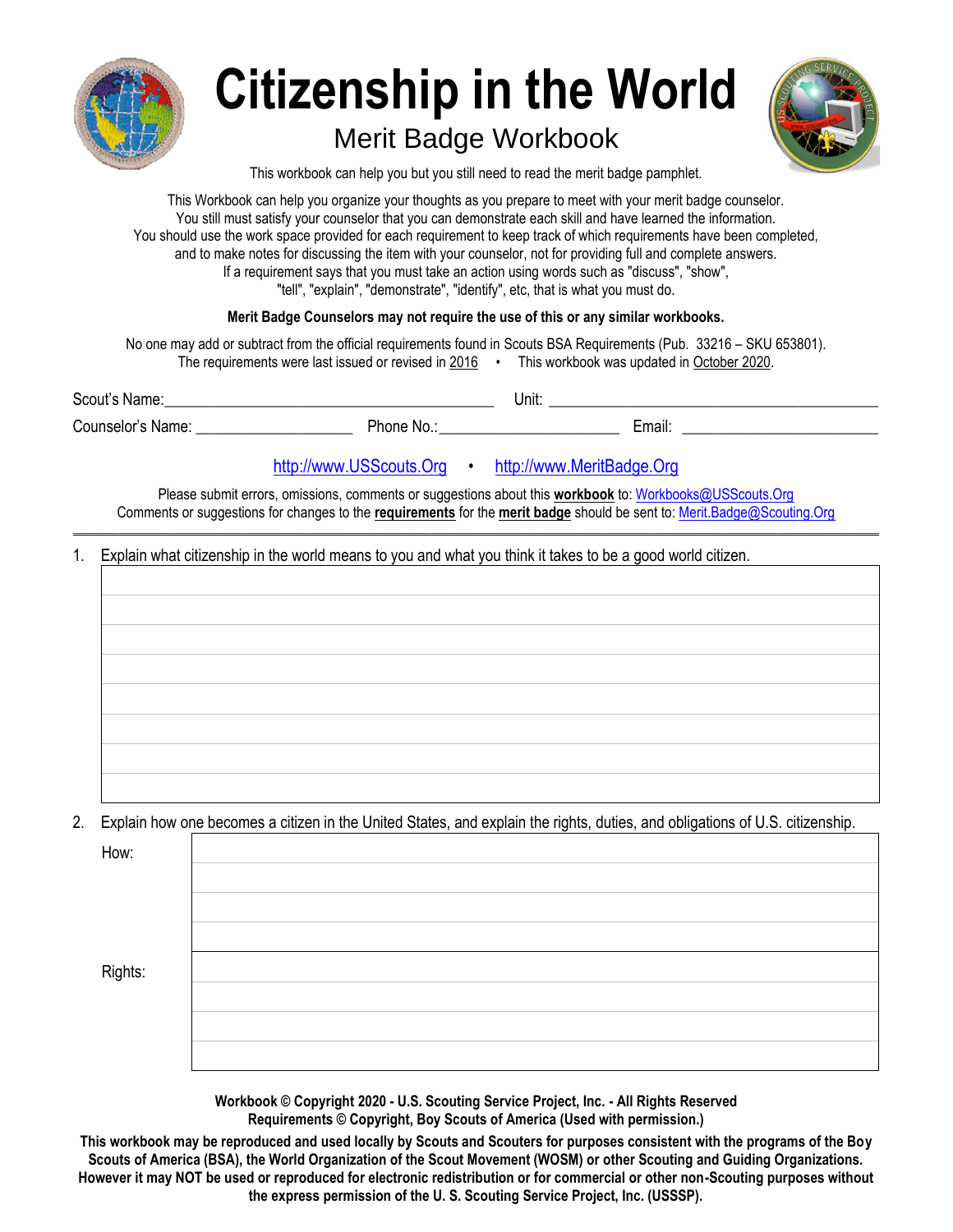| Duties:      |  |
|--------------|--|
|              |  |
|              |  |
|              |  |
| Obligations: |  |
|              |  |
|              |  |
|              |  |

Discuss the similarities and differences between the rights, duties, and obligations of U.S. citizens and the citizens of two other countries. 

| Country      |  |
|--------------|--|
| Rights:      |  |
|              |  |
|              |  |
|              |  |
| Duties:      |  |
|              |  |
|              |  |
|              |  |
| Obligations: |  |
|              |  |
|              |  |
|              |  |
|              |  |
|              |  |
|              |  |
| Country      |  |
| Rights:      |  |
|              |  |
|              |  |
|              |  |
| Duties:      |  |
|              |  |
|              |  |
|              |  |
|              |  |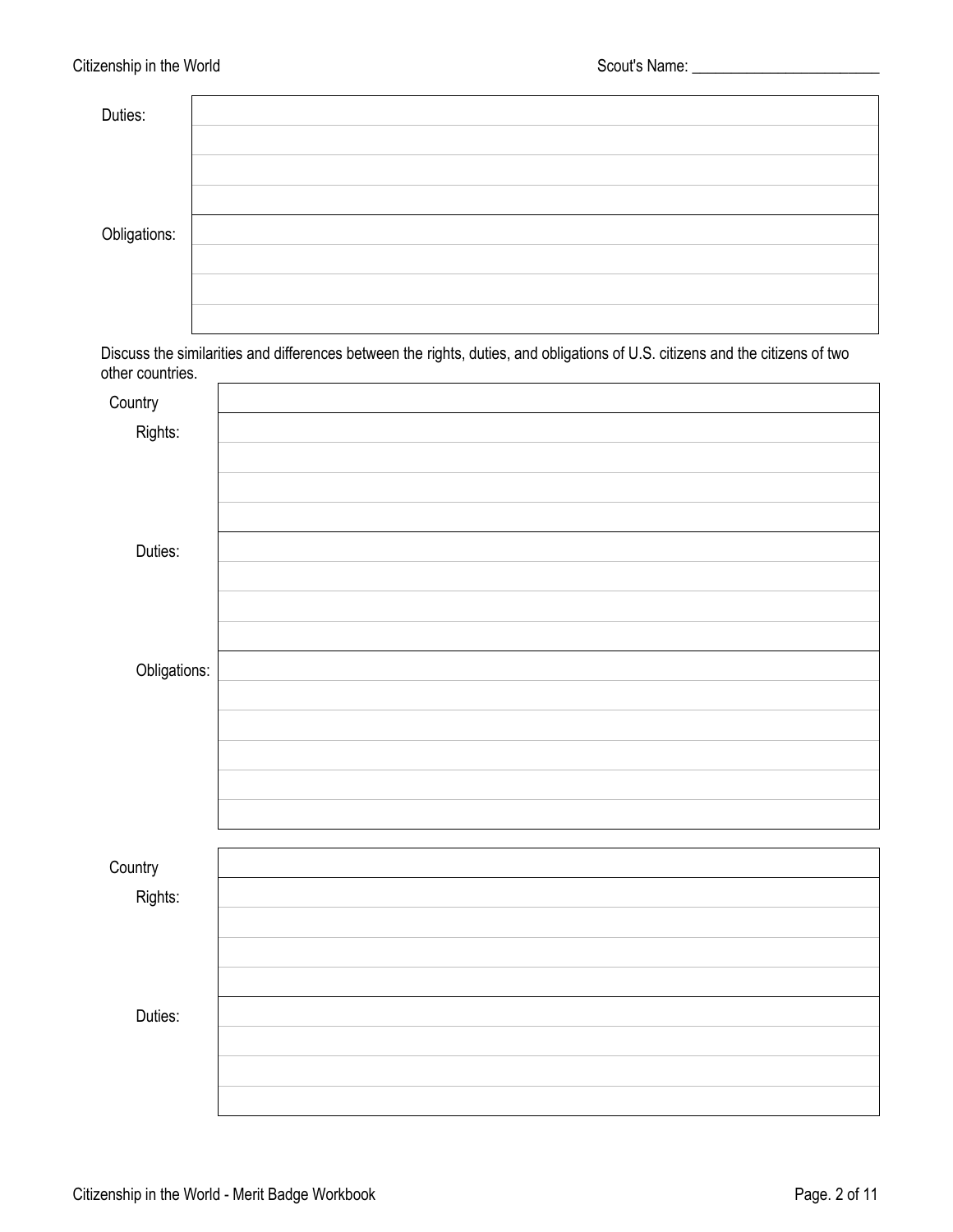| Obligations: |  |
|--------------|--|
|              |  |
|              |  |
|              |  |
|              |  |
|              |  |

3. Do the following:

a. Pick a current world event. \_\_\_\_\_\_\_\_\_\_\_\_\_\_\_\_\_\_\_\_\_\_\_\_\_\_\_\_\_\_\_\_\_\_\_\_\_\_\_\_\_\_\_\_\_\_\_\_\_\_\_\_\_\_\_\_\_\_\_\_\_\_\_\_\_\_\_\_\_\_

In relation to this current event, discuss with your counselor how a country's national interest and its relationship with other countries might affect areas such as its security, its economy, its values, and the health of its citizens.

| Security: |  |
|-----------|--|
|           |  |
|           |  |
|           |  |
|           |  |
|           |  |
| Economy:  |  |
|           |  |
|           |  |
|           |  |
|           |  |
|           |  |
| Values:   |  |
|           |  |
|           |  |
|           |  |
|           |  |
|           |  |
| Health:   |  |
|           |  |
|           |  |
|           |  |
|           |  |
|           |  |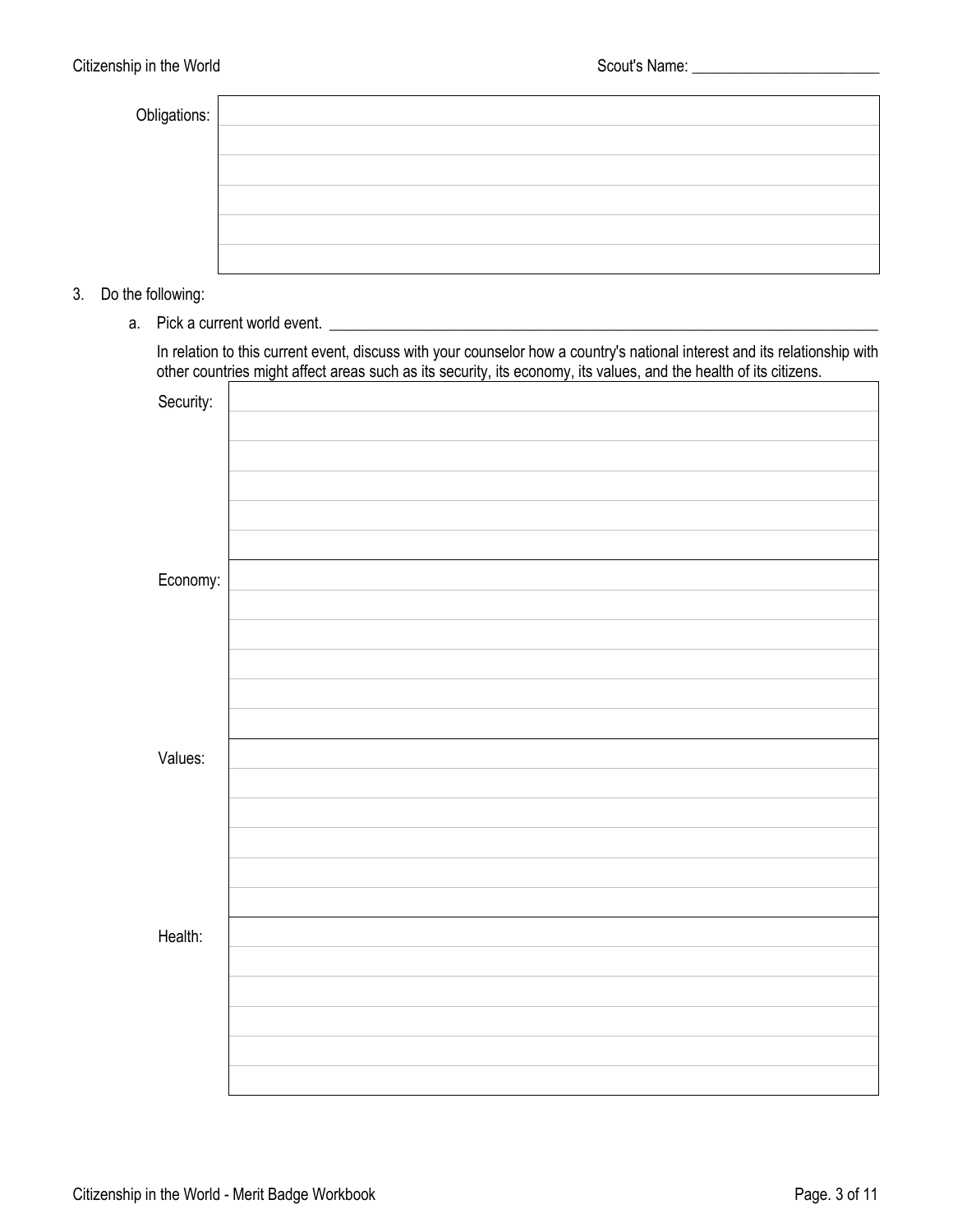b. Select a foreign country and discuss with your counselor how its geography, natural resources, and climate influence its economy and its global partnerships with other countries.

| Geography:         |  |
|--------------------|--|
|                    |  |
|                    |  |
|                    |  |
|                    |  |
| Natural resources: |  |
|                    |  |
|                    |  |
|                    |  |
| Climate:           |  |
|                    |  |
|                    |  |
|                    |  |
|                    |  |

## 4. Do TWO of the following:

 $\Box$  a. Explain international law and how it differs from national law.

Explain the role of international law and how international law can be used as a tool for conflict resolution.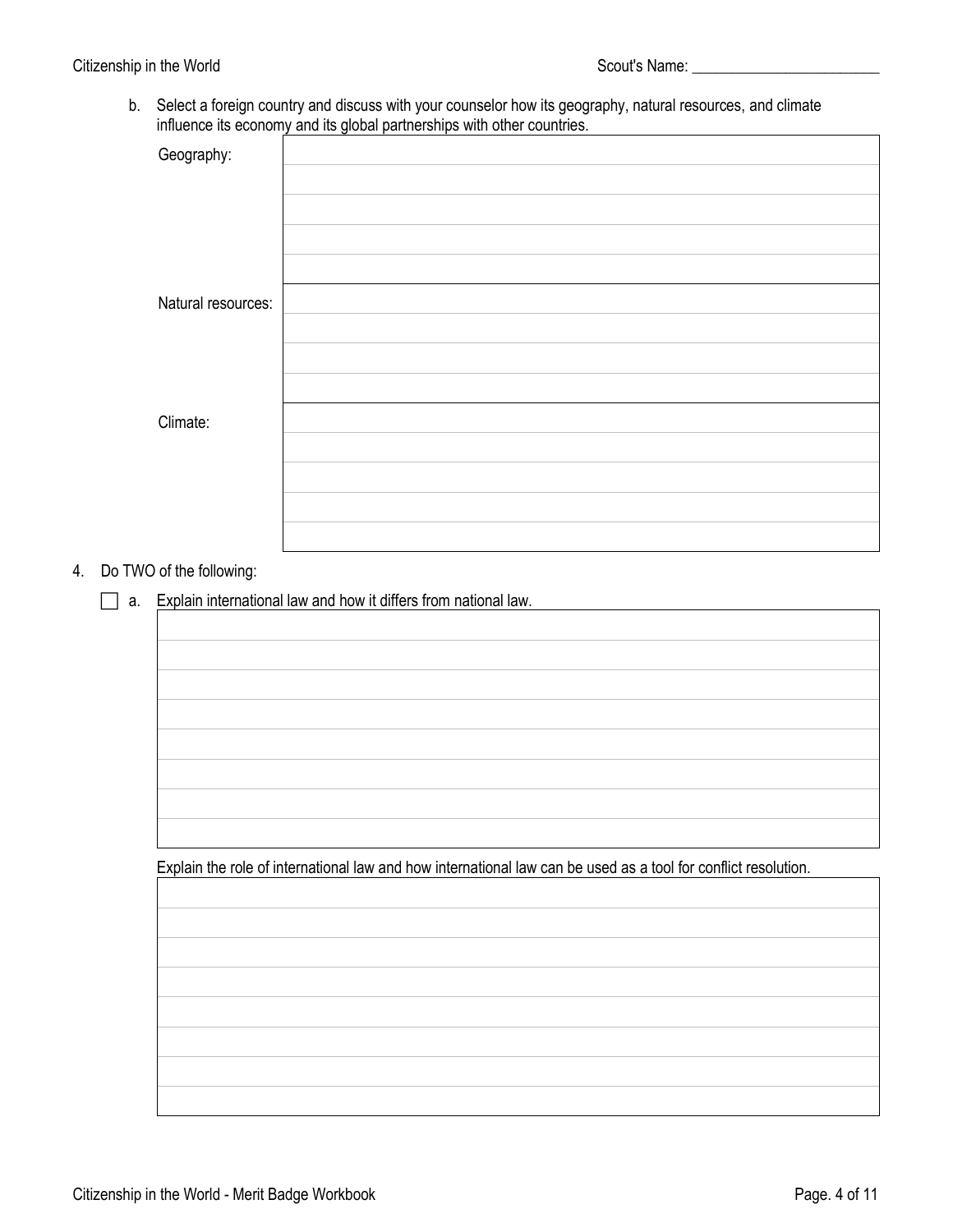□ b. Using resources such as major daily newspapers, the Internet (with your parent's permission), and news magazines, observe a current issue that involves international trade, foreign exchange, balance of payments, tariffs, and free trade.

| trage.                         |  |
|--------------------------------|--|
| International trade:           |  |
|                                |  |
|                                |  |
|                                |  |
|                                |  |
| Foreign exchange:              |  |
|                                |  |
|                                |  |
|                                |  |
| Balance of payments:           |  |
|                                |  |
|                                |  |
|                                |  |
|                                |  |
| Tariffs:                       |  |
|                                |  |
|                                |  |
|                                |  |
|                                |  |
| Free trade:                    |  |
|                                |  |
|                                |  |
|                                |  |
| Explain what you have learned: |  |
|                                |  |
|                                |  |
|                                |  |
|                                |  |
|                                |  |
|                                |  |
|                                |  |
|                                |  |
|                                |  |
|                                |  |
|                                |  |
|                                |  |
|                                |  |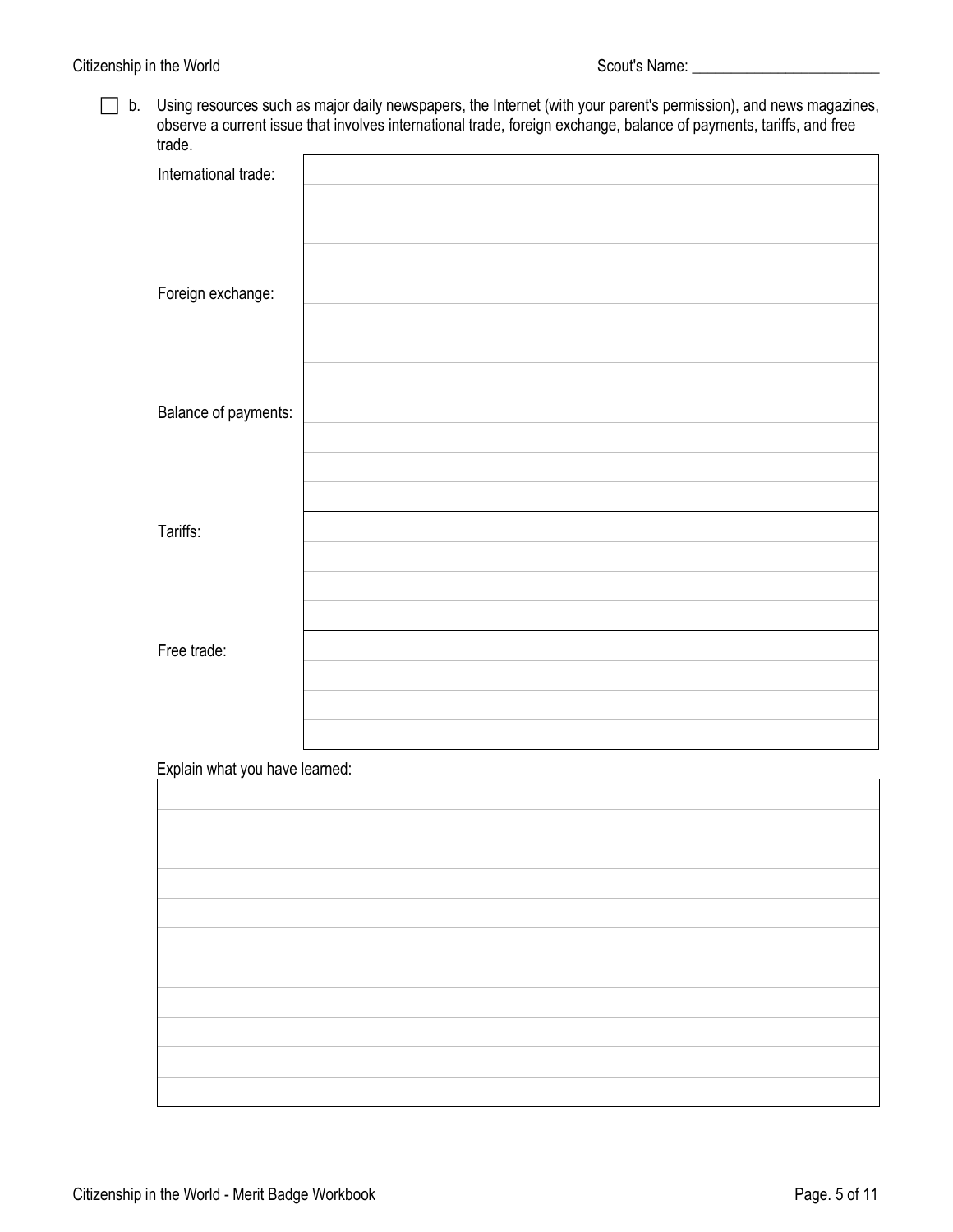Include in your discussion an explanation of why countries must cooperate in order for world trade and global competition to thrive.

| C. | $\mathbf{1}$<br>The World Court<br>$\overline{2}$<br>3<br>Interpol<br>$\overline{4}$<br>5<br>6. Amnesty International<br>7.<br>8<br>European Union<br>9.<br>Organization:<br>Role in the<br>international<br>system: | Select TWO of the following organizations and describe their role in the world.<br>The United Nations and UNICEF<br>World Organization of the Scout Movement<br>The World Health Organization<br>The International Committee of the Red Cross<br>CARE (Cooperative for American Relief Everywhere) |
|----|----------------------------------------------------------------------------------------------------------------------------------------------------------------------------------------------------------------------|----------------------------------------------------------------------------------------------------------------------------------------------------------------------------------------------------------------------------------------------------------------------------------------------------|
|    | Organization:<br>Role in the<br>international<br>system:                                                                                                                                                             |                                                                                                                                                                                                                                                                                                    |
|    |                                                                                                                                                                                                                      |                                                                                                                                                                                                                                                                                                    |

5. Do the following: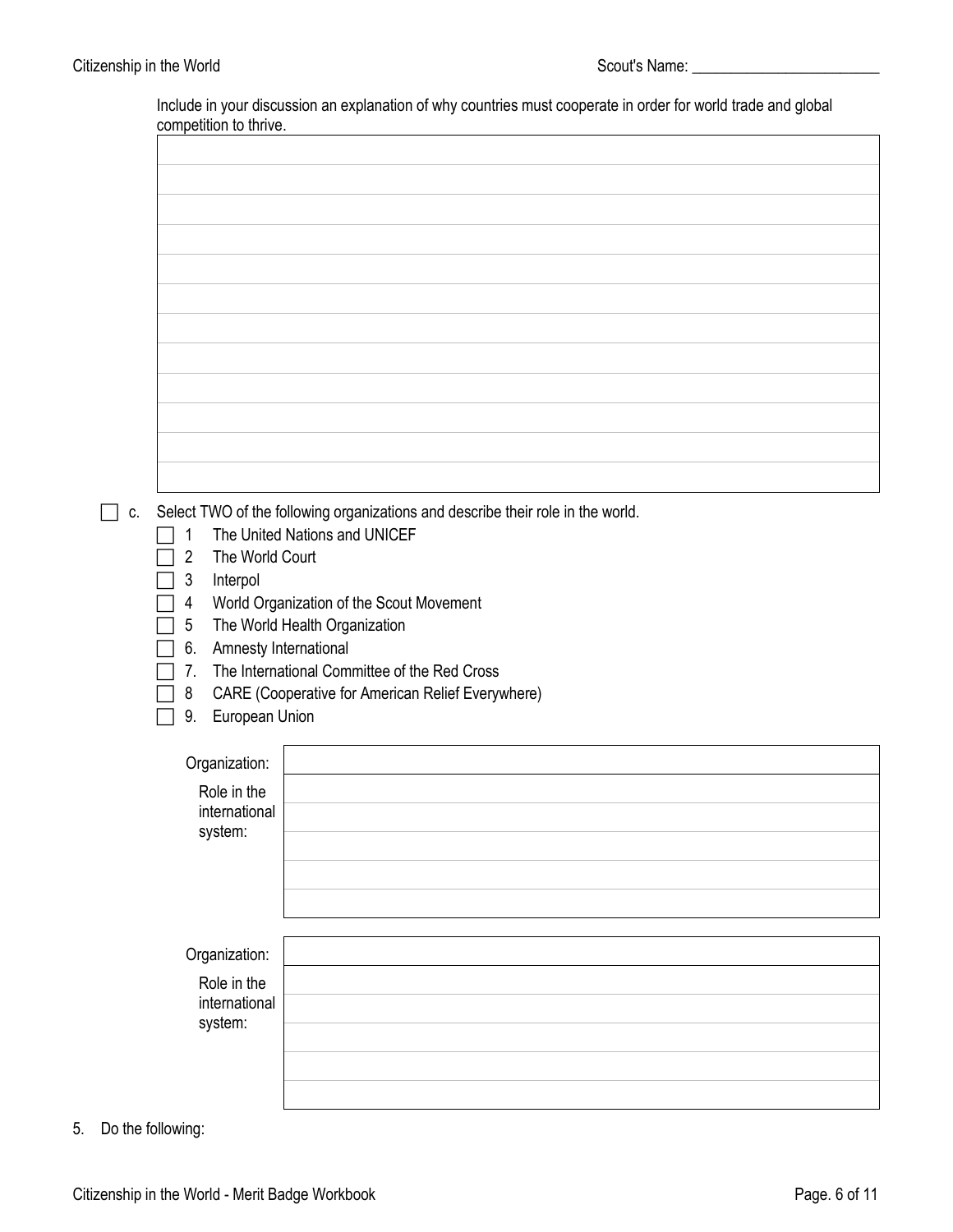## Citizenship in the World **Scout's Name:** Citizenship in the World **Scout's Name:** Citizenship in the World

# a. Discuss the differences between constitutional and nonconstitutional governments.

| b. Name at least five different types of governments currently in power in the world. |
|---------------------------------------------------------------------------------------|
| 1.                                                                                    |
|                                                                                       |
| 2.                                                                                    |
| 3                                                                                     |
|                                                                                       |

| -   |  |
|-----|--|
| . . |  |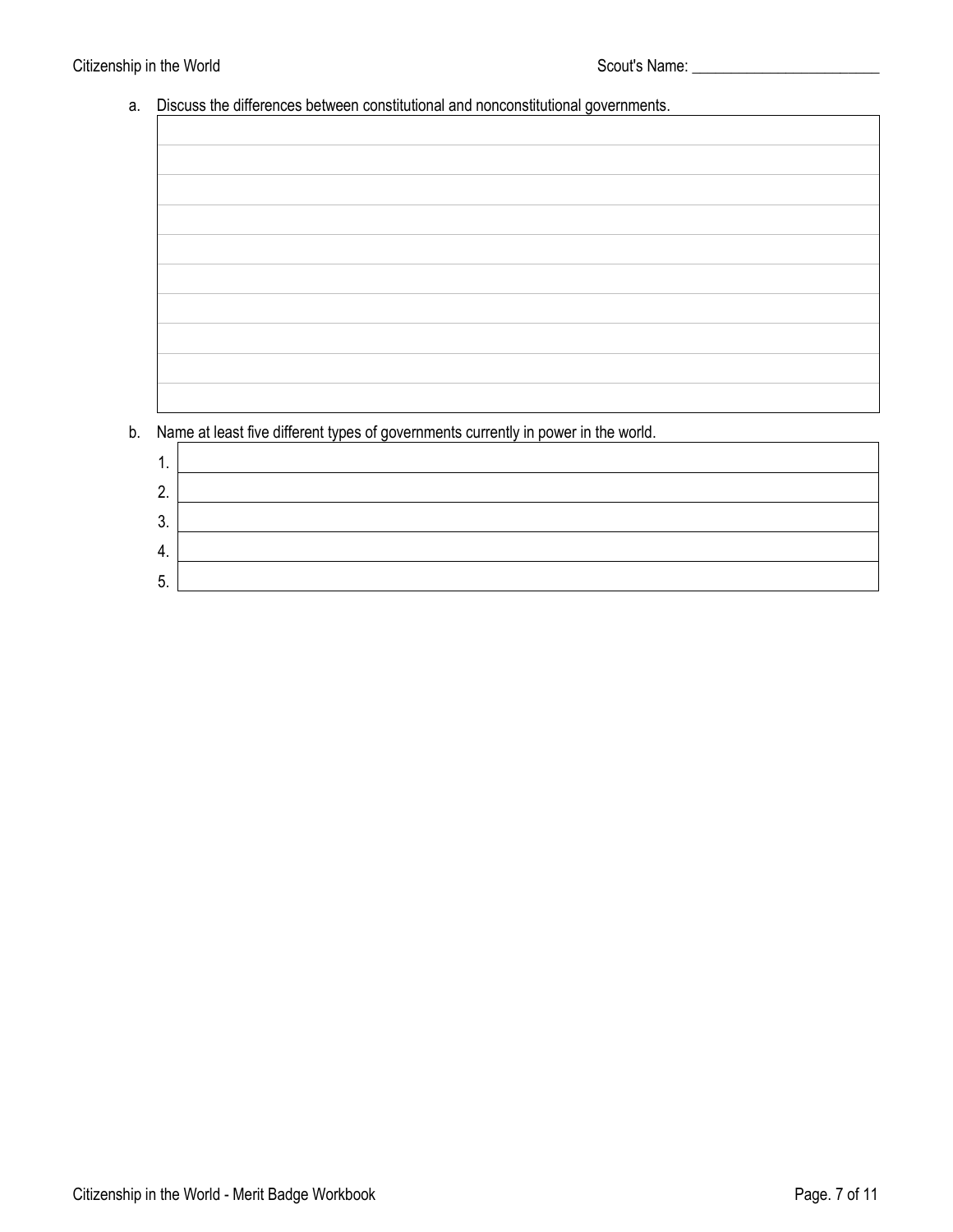c. Show on a world map countries that use each of these five different forms of government.



- 6. Do the following:
	- a. Explain how a government is represented abroad and how the United States government is accredited to international organizations.

| Representation abroad:                        |  |  |  |
|-----------------------------------------------|--|--|--|
|                                               |  |  |  |
|                                               |  |  |  |
|                                               |  |  |  |
|                                               |  |  |  |
|                                               |  |  |  |
|                                               |  |  |  |
|                                               |  |  |  |
| Accreditation to international organizations. |  |  |  |
|                                               |  |  |  |
|                                               |  |  |  |
|                                               |  |  |  |
|                                               |  |  |  |
|                                               |  |  |  |
|                                               |  |  |  |
|                                               |  |  |  |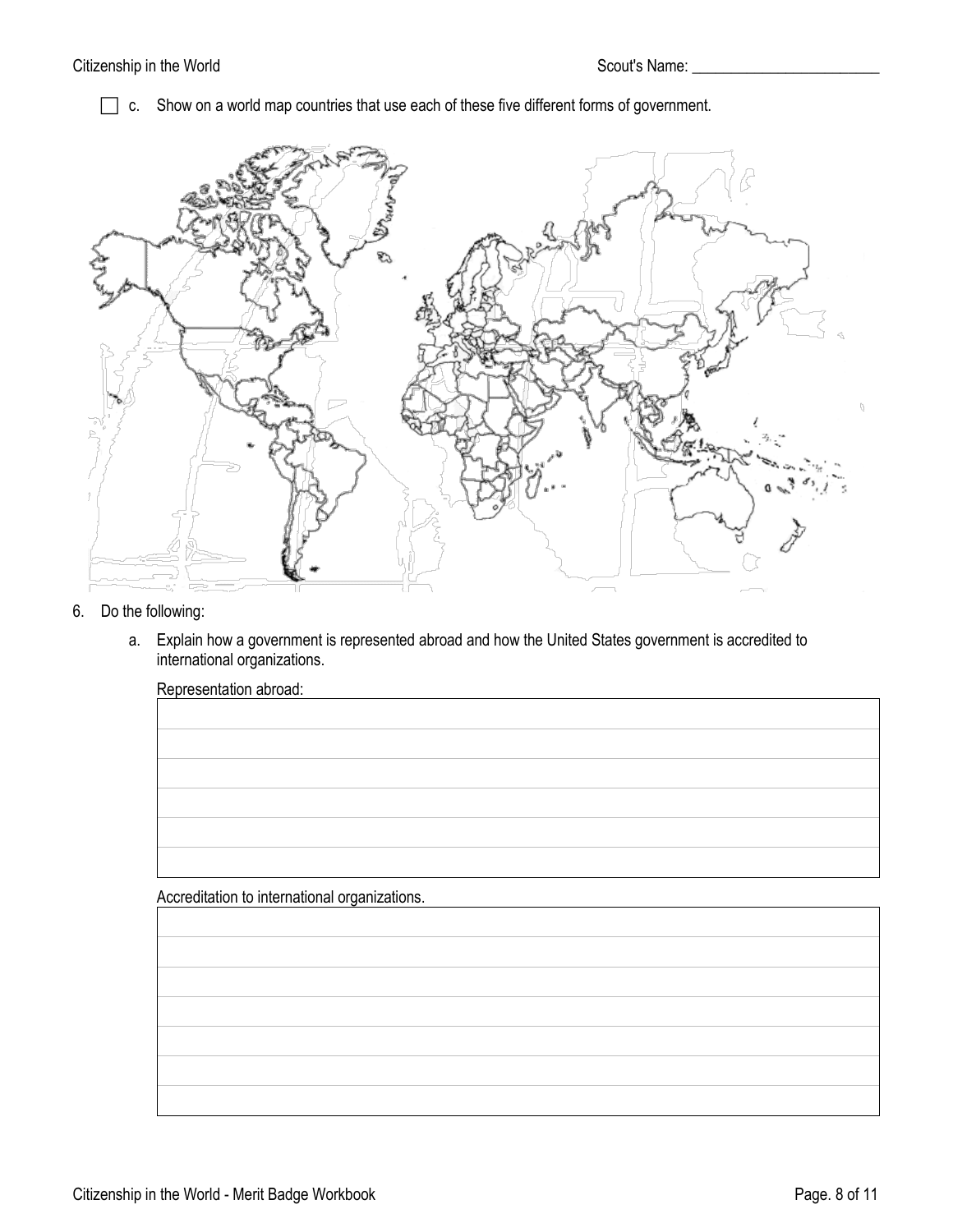b. Describe the roles of the following in the conduct of foreign relations.

|    | 1. Ambassador                              |  |
|----|--------------------------------------------|--|
|    |                                            |  |
|    |                                            |  |
|    |                                            |  |
|    |                                            |  |
|    |                                            |  |
| 2. | Consul                                     |  |
|    |                                            |  |
|    |                                            |  |
|    |                                            |  |
|    |                                            |  |
|    |                                            |  |
| 3. | Bureau of International                    |  |
|    | Information Programs                       |  |
|    |                                            |  |
|    |                                            |  |
|    |                                            |  |
|    |                                            |  |
|    | 4. Agency for International<br>Development |  |
|    |                                            |  |
|    |                                            |  |
|    |                                            |  |
|    |                                            |  |
|    |                                            |  |
| 5. | United States and                          |  |
|    | Foreign Commercial<br>Service              |  |
|    |                                            |  |
|    |                                            |  |
|    |                                            |  |
|    |                                            |  |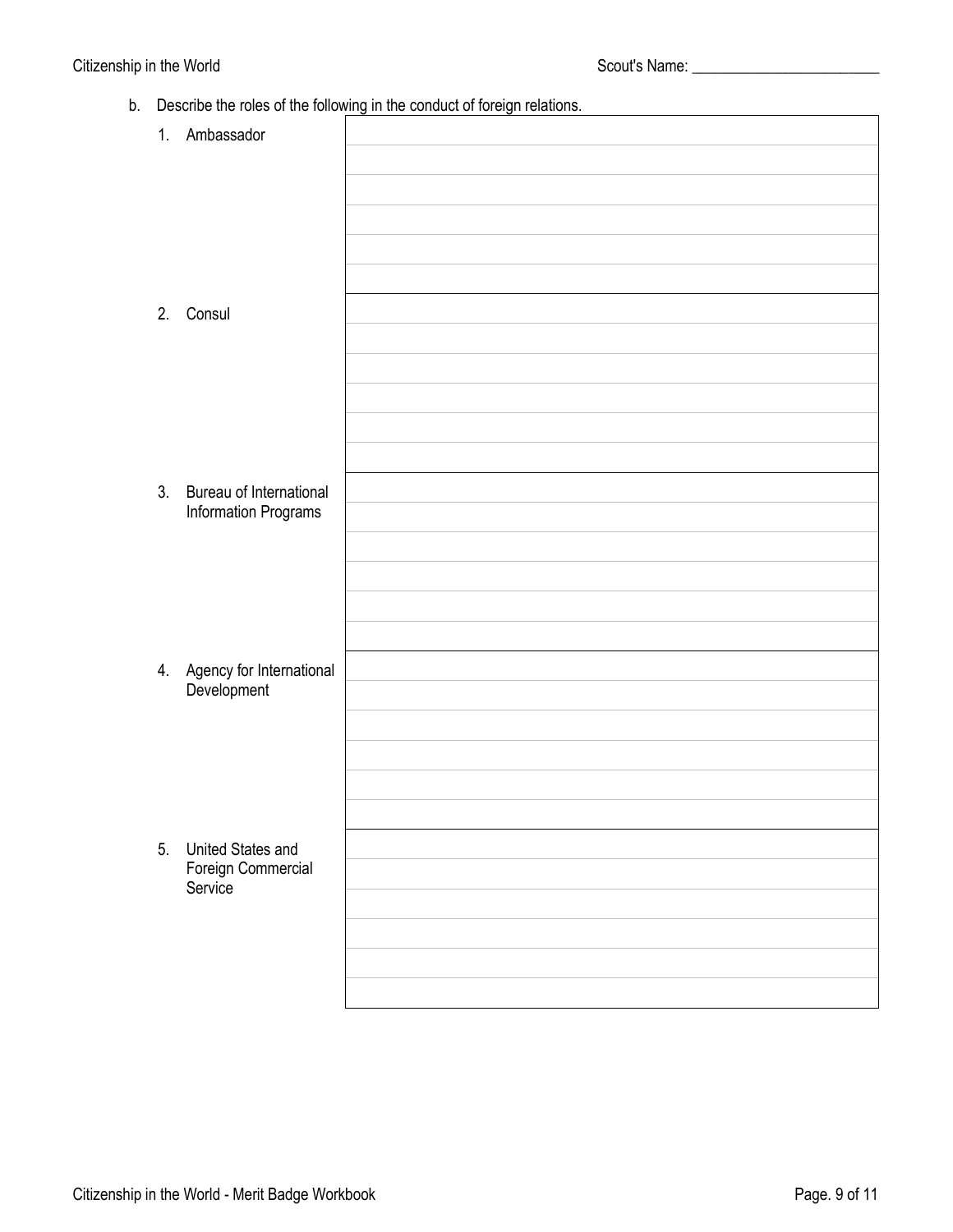c. Explain the purpose of a passport and visa for international travel.

|                                              | the control of the control of the control of |  |
|----------------------------------------------|----------------------------------------------|--|
| the control of the control of the control of |                                              |  |
|                                              |                                              |  |
|                                              |                                              |  |
|                                              |                                              |  |
|                                              |                                              |  |
|                                              |                                              |  |
|                                              |                                              |  |

7. Do TWO of the following (with your parent's permission) and share with your counselor what you have learned:

|               | Visit the website of the U.S. State Department. Learn more about an issue you find interesting that is discussed on |
|---------------|---------------------------------------------------------------------------------------------------------------------|
| this website. |                                                                                                                     |



 $\Box$  b. Visit the website of an international news organization or foreign government, OR examine a foreign newspaper available at your local library, bookstore, or newsstand. Find a news story about a human right realized in the United States that is not recognized in another country.

News Story: